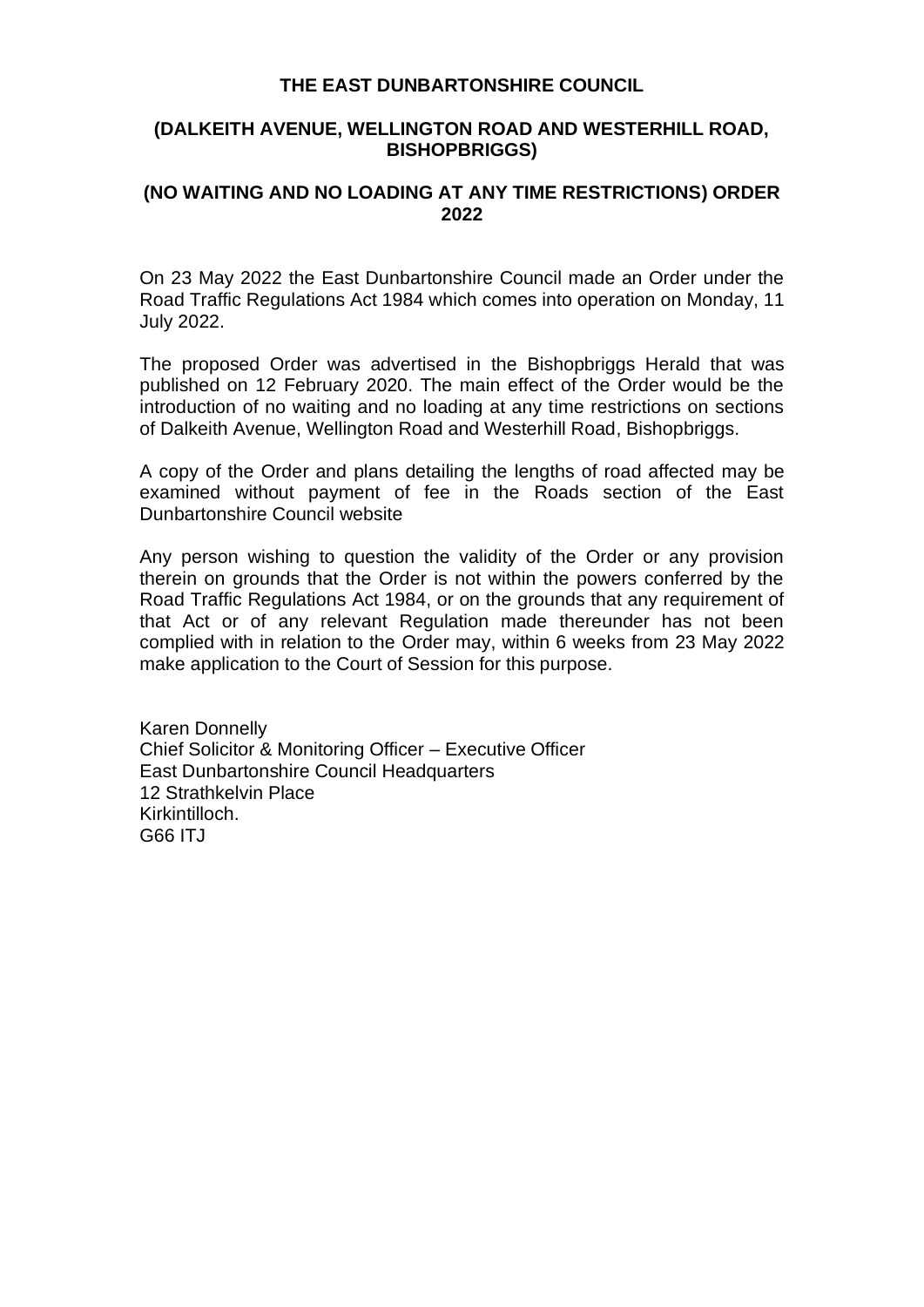#### **THE EAST DUNBARTONSHIRE COUNCIL**

### **(DALKIETH AVENUE, WELLINGTON ROAD AND WESTERHILL ROAD, BISHOPBRIGGS)**

### **(NO WAITING AND NO LOADING AT ANY TIME RESTRICTIONS) ORDER2022**

The East Dunbartonshire Council in exercise of the powers conferred on them by sections 1(1), 2(1) to (3) and Part IV of Schedule 9 of the Road Traffic Regulation Act 1984 ("the Act") and of all other enabling powers and after consultation with the Chief Constable of the Police Service of Scotland in accordance with Part Ill of Schedule 9 to the Act hereby make the following Order.

- 1 This Order may be cited as "The East Dunbartonshire Council (Dalkieth Avenue, Wellington Road and Westerhill Road, Bishopbriggs) (No Waiting And No Loading At Any Time Restrictions) Order 2022 and shall come into operation on 11 July 2022
- 2. In this Order the following expressions have the meanings hereby assigned to them:-

**"Council"** means the East Dunbartonshire Council incorporated under the Local Government etc (Scotland) Act 1994;

**"emergency services vehicle"** means a vehicle being used by the Police, Fire Brigade or Ambulance Services;

**"local authority"** means a Council constituted by Section 2 of the Local Government etc (Scotland) Act 1994;

**"taxi"** has the same meaning as in Section 23(1) of the Civic Government (Scotland) Act 1982;

**"vehicle"** unless the context otherwise requires, means a vehicle of any description and includes a machine or implement of any kind drawn or propelled along roads whether or not by mechanical power.

3. Save as provided in Article 4 of this Order no person shall, except upon the direction or with the permission of a police constable in uniform or a parking attendant in uniform, cause or permit any vehicle to wait at any time in the length of road specified in Schedule 1 to this Order.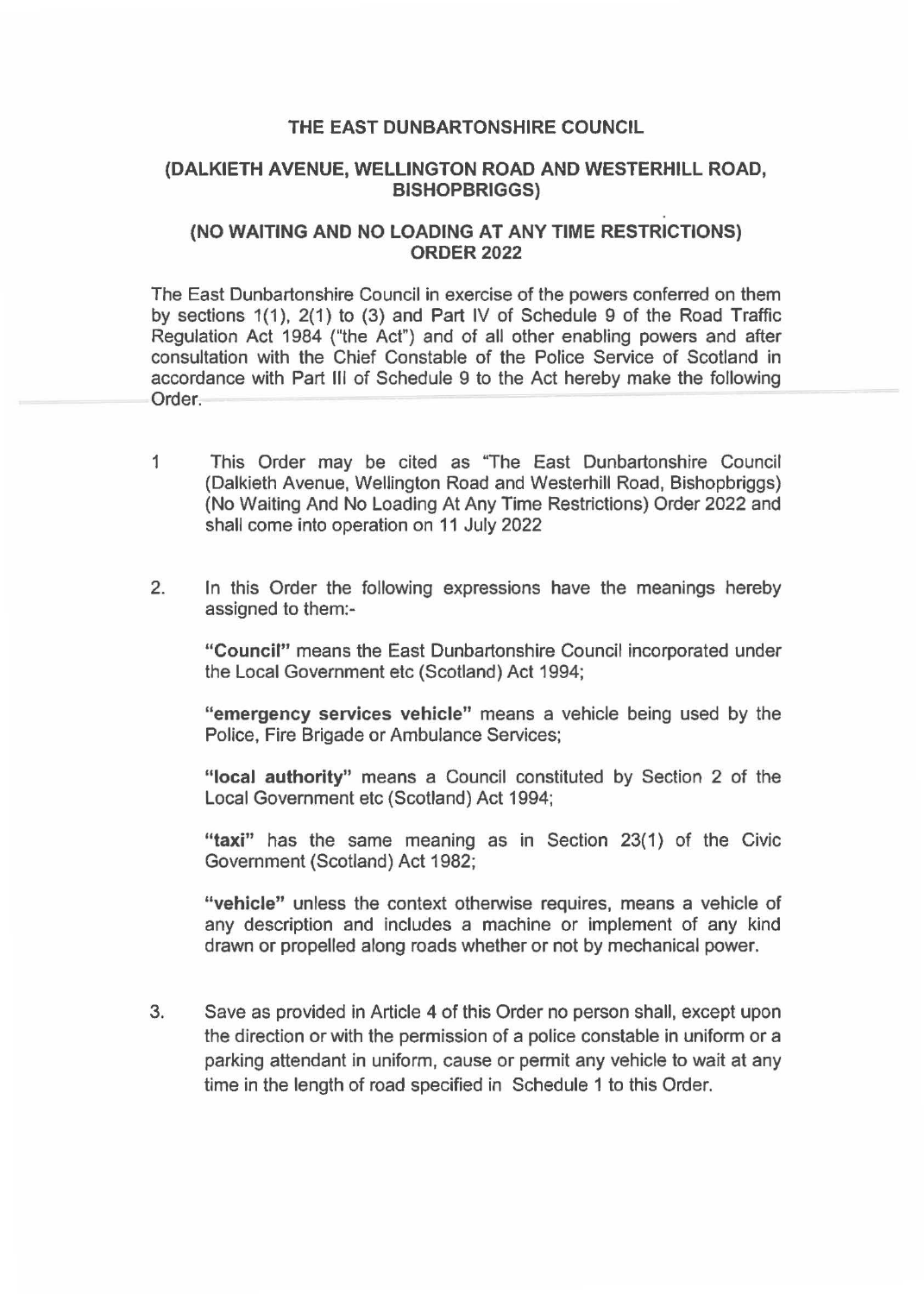- 4. Nothing in Article 3 of this Order shall:-
	- (a) prevent any person from causing or permitting a vehicle to wait in any of the lengths of road referred to in that Article:-
		- (i) for so long as may be necessary to enable a person to board or alight from the vehicle or to load thereon or unload therefrom their personal luggage;
		- (ii) for so long as may be necessary to enable the vehicle, if it cannot conveniently be used for such purpose in any other road, to be used in connection with any building operation or demolition, the removal of any obstruction to traffic,.the maintenance, improvement or reconstruction of any of the lengths of roads so referred to, or the laying, erection, alteration or repair in or near to any of the said lengths of roads, of any sewer or of any main, pipe or apparatus for the supply of gas, water or electricity, or of any telecommunications apparatus as defined in the Telecommunications Act 1984, as amended;
		- (iii) to enable the vehicle, if it cannot conveniently be used for such purpose in any other road, to be used in pursuance of statutory powers and duties and in particular, but without prejudice to the generality of the foregoing, to enable the vehicle to be used in connection with police, fire brigade and ambulance purposes;
		- (iv) if the vehicle is waiting owing to the driver being prevented from proceeding by circumstances beyond their control or to such waiting being necessary in order to avoid an accident;
		- (v) if the vehicle is waiting in any of the lengths of roads while postal packets addressed to premises adjacent thereto are being unloaded from the vehicle or having been unloaded therefrom are being delivered or while postal packets are being collected from premises or posting boxes adjacent thereto;
		- (vi) for the purpose of loading or unloading the vehicle while the vehicle is standing at the kerb and is in actual use in connection with the removal of furniture from one office or dwelling house to another or the removal of furniture from such premises to a depository or to such premises from a depository;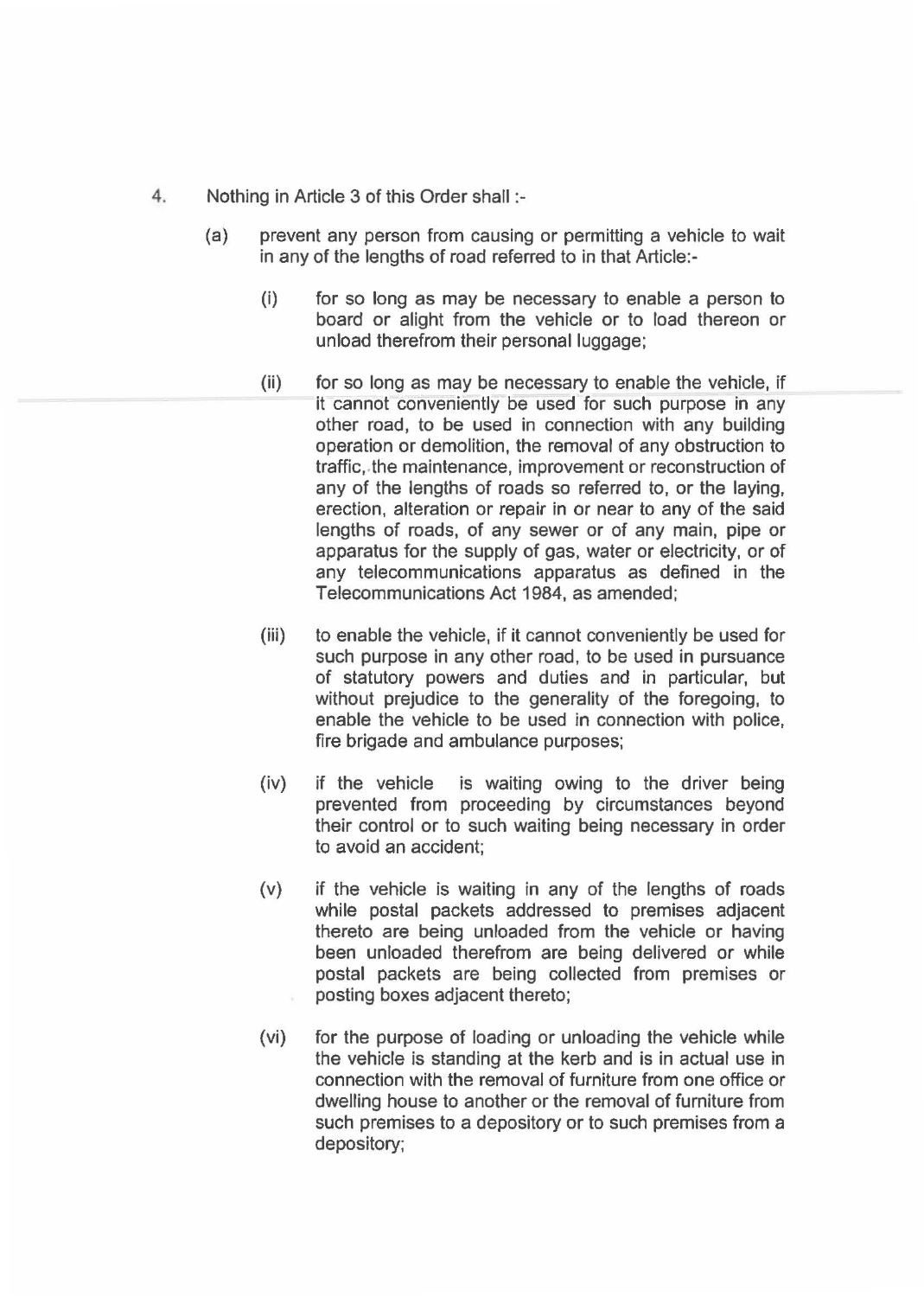- (vii) to enable the vehicle to be used in connection with wedding and funeral operations.
- (b) apply to a licenced taxi waiting in a taxi stance during any period for which that stance has been designated by the Council under the Civic Government {Scotland) Act 1982.

Sealed with the Common Seal of the East Dunbartonshire Council and subscribed for them and on their behalf by Karen M. Donnelly, Chief Solicitor & Monitoring Officer at Kirkintilloch on the Twenty Third day of May in the year Two thousand and twenty two.

**KAREN M DONNELLY CHIEF SOLICITOR & MONITORING OFFICER** 

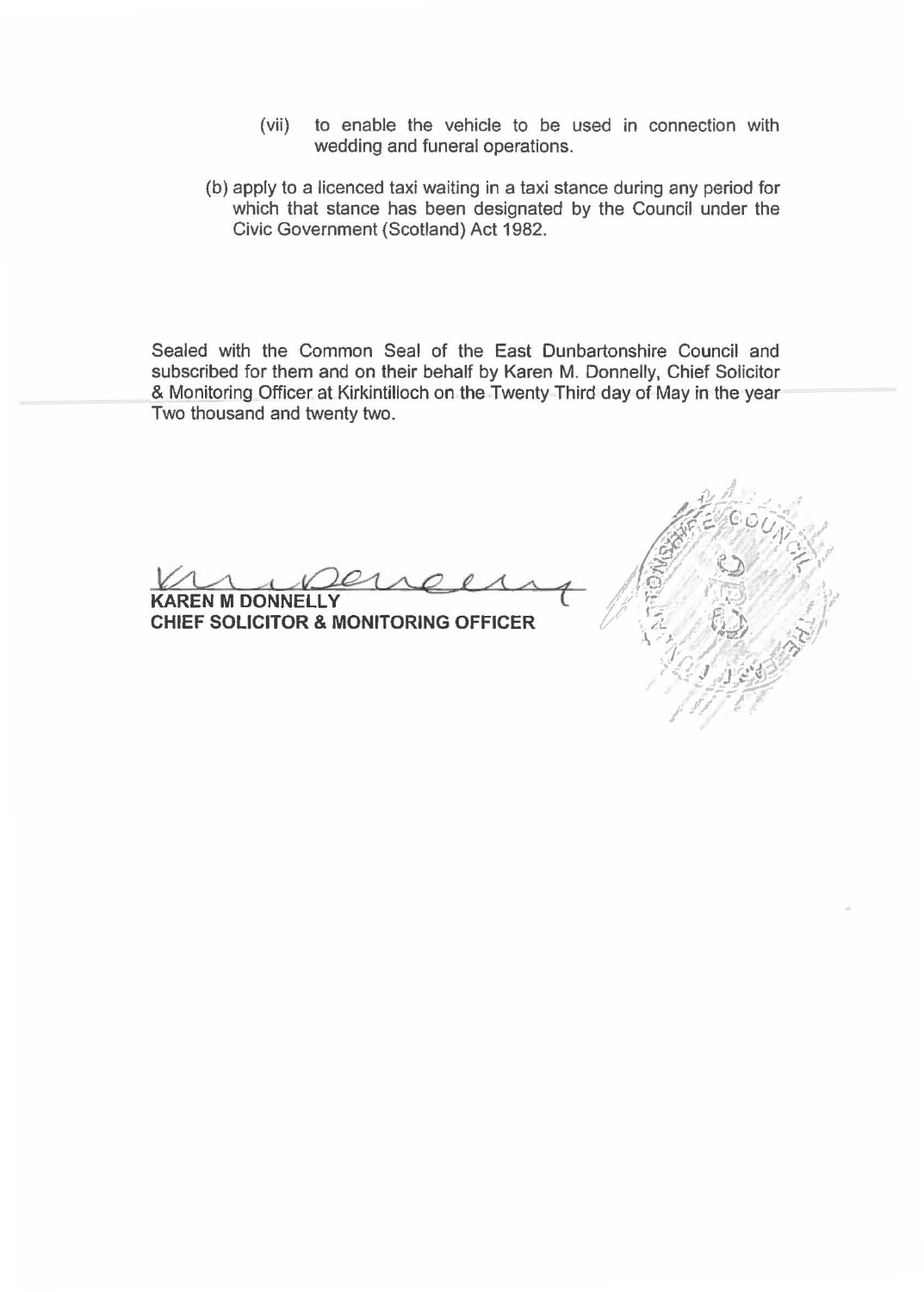# SCHEDULE<sub>1</sub>

# NO WAITING AND NO LOADING AT ANY TIME.

| Lengths of Road in East Dunbartonshire within<br><b>Bishopbriggs</b>                                                                                                                | Side of Road to which<br><b>Restriction Applies</b> |
|-------------------------------------------------------------------------------------------------------------------------------------------------------------------------------------|-----------------------------------------------------|
| Dalkeith Avenue                                                                                                                                                                     |                                                     |
| 1. From the extended south kerbline of Westerhill<br>Road southwards for a distance of 12 metres.                                                                                   | Both                                                |
| <b>Wellington Road</b>                                                                                                                                                              |                                                     |
| 1. From the extended north kerbline of Westerhill<br>Road northwards for a distance of 20 metres.                                                                                   | Both                                                |
| <b>Westerhill Road</b>                                                                                                                                                              |                                                     |
| 1. From a point 82 metres east of the extended<br>east kerbline of Wellington Road westwards to a<br>point 88 metres northwest of the extended west<br>kerbline of Wellington Road. | <b>Both</b>                                         |

ureneur

**RAN M DONNELLY CHIEF SOLICITOR & MONITORING OFFICER**